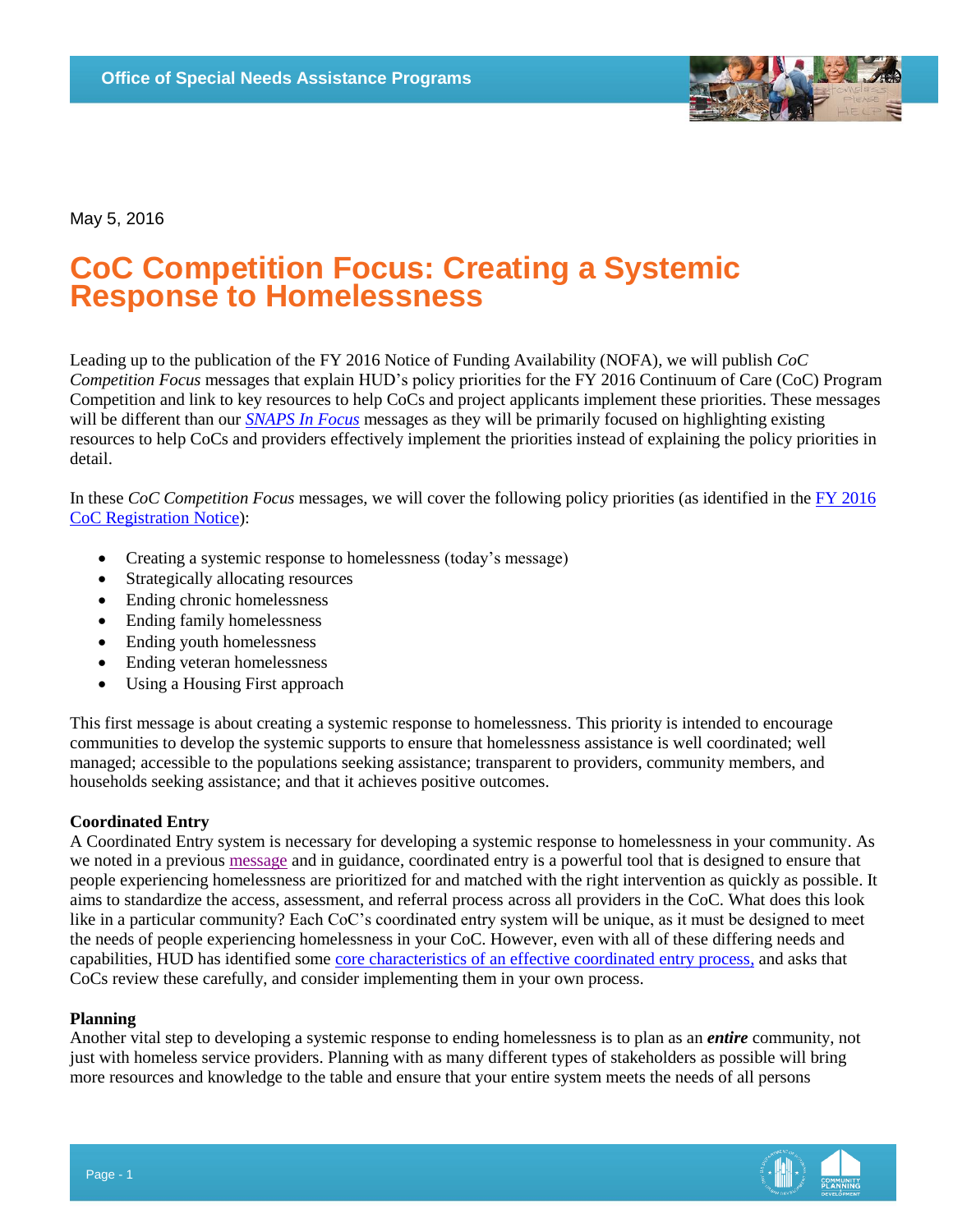

experiencing homelessness. For example, involving youth and youth providers in your CoC's planning process can help ensure that you are effectively identifying youth experiencing homelessness, that the coordinated entry process is appropriately assessing their needs, and that there are resources available within the CoC that are desired by the youth. There are a variety of resources available to CoCs looking to engage other, non-traditional stakeholders, including [PHAs,](https://www.hudexchange.info/news/resources-for-coc-and-pha-collaboration-to-end-homelessness/) [landlords,](https://cmtysolutions.org/landlord-toolkit) and [philanthropic organizations](https://www.hudexchange.info/news/snaps-weekly-focus-working-together-to-end-homelessness/) that we encourage you to review and use within your CoC if you haven't started doing so already.

## **Making Assistance Appealing and Accessible**

Resources also have to be welcoming, appealing, and accessible to people experiencing homelessness if your CoC is to end homelessness. Each person experiencing homelessness should have access to inclusive and nondiscriminatory shelter and housing, [including those who are transgender and gender non-conforming.](https://www.hudexchange.info/news/snaps-in-focus-equal-access-for-transgender-people/) We firmly believe that people should not be screened out of programs because of unnecessary barriers and eligibility requirements (e.g., minimum income requirements or sobriety). Additionally, people should not be terminated from programs because they violated rules that were not appropriate in the first place.

For these reasons, we encourage providers to use a [Housing First](https://www.hudexchange.info/resource/3892/housing-first-in-permanent-supportive-housing-brief/) approach whenever possible. This means that housing is operated without preconditions or participation requirements, and the actions that can cause someone to be terminated are limited to those that are necessary to protect the health and safety of other residents and staff. We understand that providing low barrier, client-centered, culturally competent assistance is challenging. However, we strongly believe that it better meets the needs of individuals and families experiencing homelessness and will ultimately result in a more effective system.

### **Collecting and Analyzing Data**

A systemic response to addressing homelessness requires that your CoC understands how your system is functioning as a whole – where the system is strong, and where improvements need to be made. We require CoCs to analyze data and report system performance measures. *HUD will begin collecting the system performance measures data for the first time this summer in HUD's Homelessness Data Exchange (HDX)*. HUD has published [resources](https://www.hudexchange.info/programs/coc/system-performance-measures/) to help providers prepare to report on these measures. These required system performance measures look at a range of factors that impact the CoC's ability to address homelessness, including:

- the length of time people are experiencing homelessness
- the number of people returning to homelessness
- the number of people becoming homeless for the first time
- the overall number of people experiencing homelessness

Reviewing this data will help your CoC understand the existing resources available and how those resources are contributing to the overall goal of your system.

Your CoC should use this information to improve how your system addresses the needs of persons experiencing homelessness. A true understanding can only be gained if comprehensive, high quality data is collected. Therefore, your CoC should strive to ensure that the homeless inventory in the community is covered in the Homeless Management Information System (HMIS), and that the data meets the highest standards for quality. Additionally, HUD encourages CoCs to develop their own measures that can provide unique information that is meaningful to your individual system. Collecting local performance measures is an important way to maximize resources to end homelessness in your community, and it can also bring other partners to the table, which makes your system stronger.